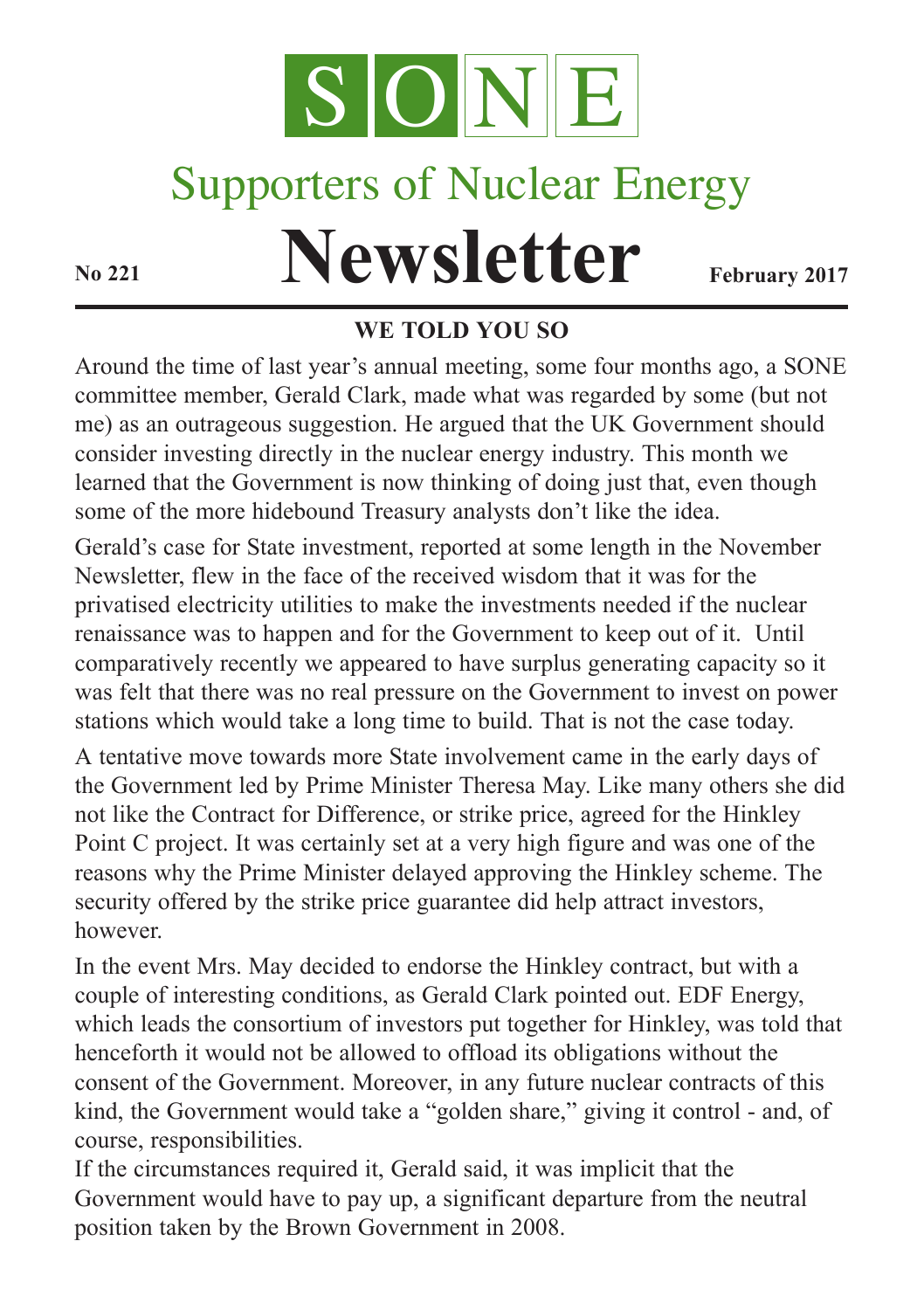#### **THE TREASURY'S DILEMMA**

Now to today. The Financial Times reported this month that Philip Hammond, the Chancellor of the Exchequer, and Greg Clark, responsible for the clumsily named Department for Business, Energy and Industrial Strategy, had taken part in talks over plans for new nuclear plants at Wylfa Newydd in Anglesey, and Moorside in West Cumbria.

It is the situation at Moorside, which is of most concern, concentrating Government minds wonderfully, like the prospect of a hanging on the morrow as Samuel Johnson famously put it. Toshiba, the main shareholder in the NuGen consortium, which is behind Moorside, is in the throes of a severe financial crisis and has put its overseas reactor business on hold while it sorts out the mess.

Strictly speaking Toshiba's problems have little to do with nuclear energy new build costs and investment as such, although construction delays and budget increases at the two new generation nuclear reactors being built in Georgia and South Carolina in the United States have not helped the balance sheet and have done nothing for Toshiba's world-wide reputation either.

The central problem lies with an investment made by Westinghouse Electric, Toshiba's US nuclear subsidiary. Westinghouse bought the Stone and Webster nuclear construction and services business from Chicago Bridge & Iron two years ago. It now transpires that the assets it took on then are likely to be worth less now than initially thought. There is also a dispute about payments that are due and the labour force is said to have "inefficiencies." The bottom line is that Toshiba has had to write down some £5 billion on its US business.

This led to the announcement that caused such consternation within NuGen and the UK Government, the somewhat bald statement by Toshiba that it was to review all of its nuclear reactor construction business outside Japan. Since then there has been a flurry of consultations and further explanatory statements.

The most important, from a UK point of view, was that made by Toshiba a fortnight after it dropped its bombshell. It said that it remained committed to Moorside and that worried me. What does "committed" really mean?

#### **UNWAVERING SUPPORT?**

My concern was that this might turn out to be rather like the statement made by the Leicester City football club's owner that the club's manager, Claudio Ranieri, had his "unwavering support" three weeks before he sacked him. Nevertheless, Toshiba's problems do mean that new investment routes have to be explored and not only the potential involvement of the UK Government.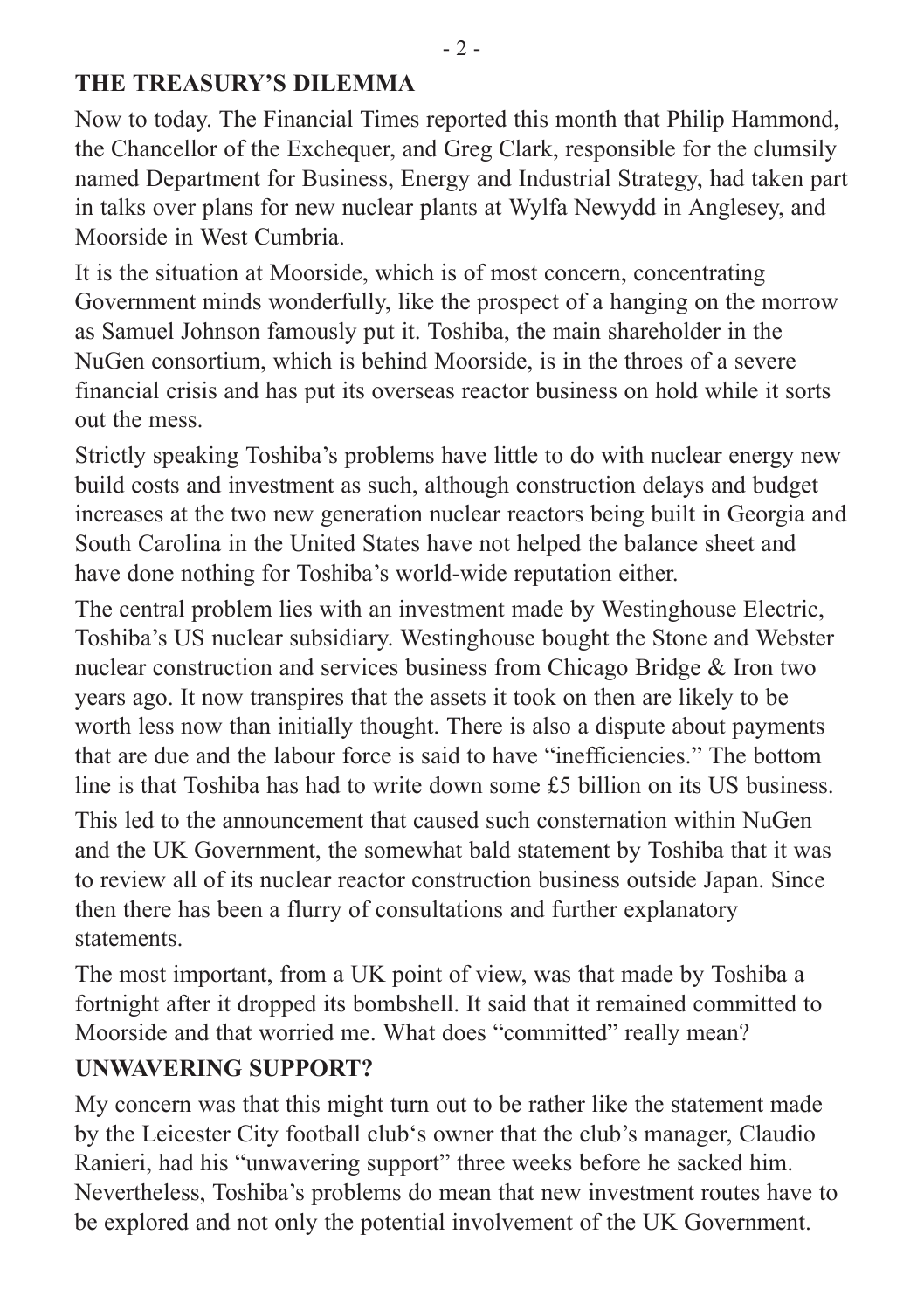NuGen hopes that investment in Moorside by Korea Electric Power (Kepco), which is owned by the South Korea government and has been talked about for some time, actually happens and sooner rather than later. The optimists say that a deal for Kepco to buy some or Toshiba's entire stake is on the cards. Toshiba has a 60% shareholding in the NuGen consortium, which planned to build a 3.8 GWe nuclear power plant at Moorside, alongside France's Energi, which has a 40% stake. The plan is to use the AP1000 nuclear reactor made by Westinghouse, basically the same reactors that are running late and over budget in the US. It is having more success with the four AP1000 reactors under construction in China, however, and this has tempered concerns somewhat.

Potential new investors might nevertheless balk at the prospect of backing a development depending on a Westinghouse reactor and this must go for the UK Government, too. Toshiba itself is now saying that it would "consider participating in the Moorside project without taking any risk from carrying out actual construction work." That doesn't sound like resounding or unwavering support for the project to me.

### **AN ELECTORAL WINNER**

The Moorside situation figured strongly in the month's Copeland by-election, with both of the main political parties going to great lengths to emphasise their support for the Moorside project and for the nearby Sellafield plant.

It seems to me that the politicians as much as those trying to deal with Toshiba's difficulties are coming up against something of a conundrum. One definition of a conundrum is "a complex and perplexing problem that generally has no clear solution. For example a failing company can find itself in a conundrum as it tries to figure out a solution to generate profits again"

It might also be said that the UK Government faces the conundrum of wanting to press on with the nuclear new build programme, which it supports, but hesitates to put too much weight behind a less than satisfactory project again, following the problems it had with Hinkley Point C.

Support for the Moorside project among local people is overwhelming. That much was made very clear during the Copeland by-election campaign. The candidates representing the four main political parties - Conservative, Labour, Liberal Democratic and UKIP all went out of their way to stress their support and only the Green Party opposed the scheme. As a result the Green vote, never very strong in West Cumbria, slumped badly.

During the campaign Jeremy Corbyn, the Labour leader, was constantly reminded that he hasn't always been a supporter of civil nuclear energy either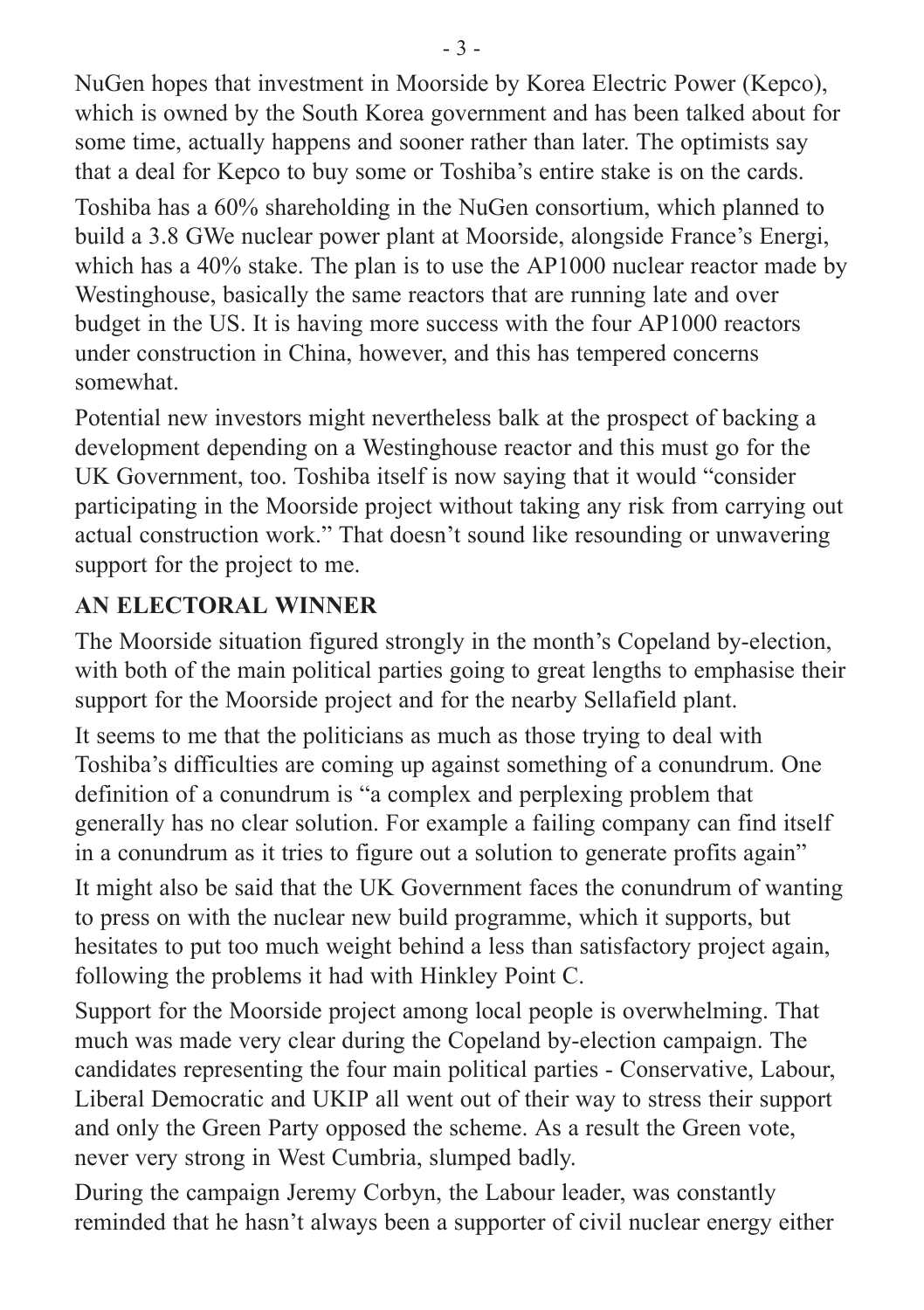and this must have worked against the Labour candidate, Gillian Troughton. Try as she might to make the ending of maternity services at the local West Cumbria hospital and the state of the National Health Service the main issues that didn't really happen. Nuclear energy was the thing.

The Copeland by-election was triggered by the resignation in December of the Labour Party's Jamie Reed as a Member of Parliament, one of a very long line of Labour MPs for the constituency, who had resigned in order to become head of development and community relations at Sellafield.

## **OF HISTORIC SIGNIFICANCE**

Copeland, created in 1983, and its predecessor constituency Whitehaven, have returned Labour MPs since 1935 and to lose the seat was humiliating for Labour, whatever the gloss put on the result. What happened this month was also the UK's first by-election gain by a governing party since 1982. In all this victory by the Conservatives was of historic significance.

It was not so much a question of who supported nuclear power but who was most likely to have most influence in the future and safeguard that future.

Mrs. Troughton could not have been more supportive, insisting that the Labour Party was fully committed to nuclear power. "No ifs, no buts, Labour was and is the party of nuclear," she said. "That is party policy. It always will be party policy," The problem she had was that not enough voters believed that the party's Leader, Jeremy Corbyn really is fully committed, given his previous anti-nuclear stance.

I suppose that also applies to the Liberal Democrats. The party's leader, Tim Farron, did his best, urging the Government to intervene to secure investment for Moorside. His difficulty was that like Mr. Corbym, his Party has been a long-standing opponent of nuclear energy, only turning itself into a lukewarm supporter at its conference in September 2013 and then narrowly and reluctantly, speaking of it only being used "in limited circumstances."

All that Labour (with the help of the GMB trade union) and the Liberal Democrats could do was to criticise the Prime Minister for not coming straight out with a promise of Government investment support for the Moorside project. Mrs. May only went as far as saying: "We recognise - and Trudy Harrison, our candidate in Copeland has made very clear to me - the importance of Moorside and the importance of the nuclear ndustry."

The fact that the Prime Minister declined to be drawn on the issue of State ownership didn't in the end make much if any difference. This may be because voters recognised that until Toshiba ends its search for investment partners,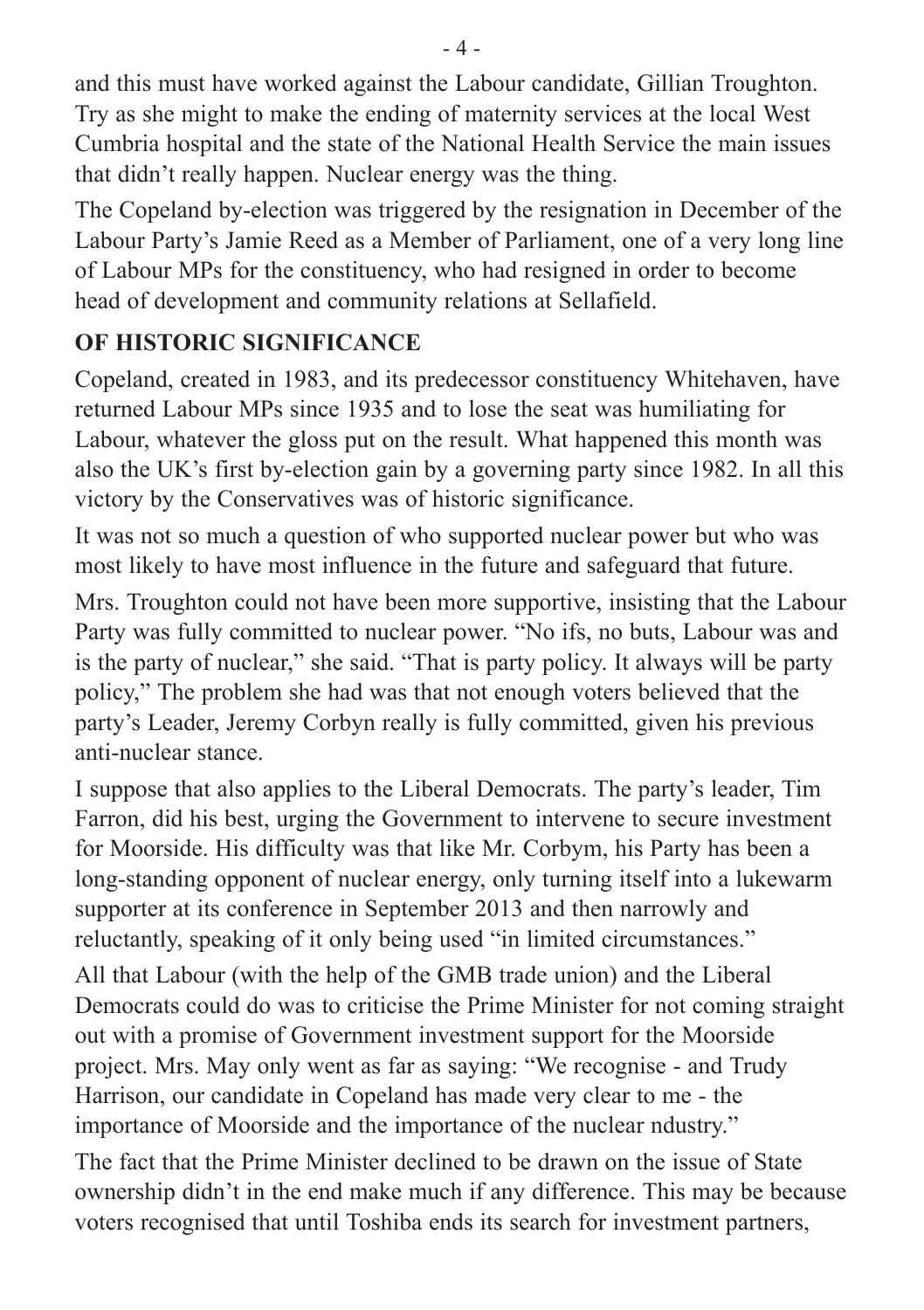one way or the other, or sells off some of its other interests to raise capital for the investment it would be rather silly for the Government to show its hand.

The Prime Minister was questioned about Moorside during a visit to the Copeland area and her response was carried on national television. "The consortium involved at Moorside has been absolutely clear," she said. "They have reconfirmed their commitment to Moorside." Voters appear to have been satisfied with this reply. In the end Mrs. Harrison, who worked as a technical clerk for Sellafield Ltd for five years until 1998 and whose husband Keith is a welder working in the nuclear industry, won fairly easily.

She won with 13,748 votes to 11,601 for Mrs. Troughton and the size of the majority came as something of a shock.

### **WHAT ABOUT EURATOM?**

Nevertheless, the issue of whether the State will intervene to save the project if that becomes necessary is not the only nuclear issue where the Government is being asked to come to a definite view and take action, almost certainly involving more State investment.

According to the Institution of Mechanical Engineers the Government's plans to leave the European Union and consequently Euratom could also threaten plans to build new nuclear reactors and possibly jeopardise energy security. In a report published this month the Institution says that the Government must "urgently develop a suitable transitional framework" before leaving the European Union. There is a need, it says, for the UK to create new nuclear cooperation agreements (NCAs) to enable new nuclear trade deals with both EU and non-EU countries.

"The UK's departure from Euratom must not be seen as an after thought to leaving the EU," the lead author of the report, Jenifer Baxter, head of energy and environment at the Institution, said. "Without suitable transitional arrangements, the UK runs the risk of not being able to access the markets and skills that enable the construction of new nuclear power plants and existing power stations may also potentially be unable to access fuel.

"With the Article 50 process taking just two years, the UK Government must act quickly to start the process to develop NCAs to enable international trade, for goods such as nuclear fuels and research. The Government must also make sure that the UK will be able to access sector specific skills not currently available in the UK, such as centrifuge technology expertise. There needs to be a thorough framework in place to provide assurances on nuclear safety, nuclear proliferation and environmental issues. Making these transitional arrangements will be difficult, particularly given the short time-scale.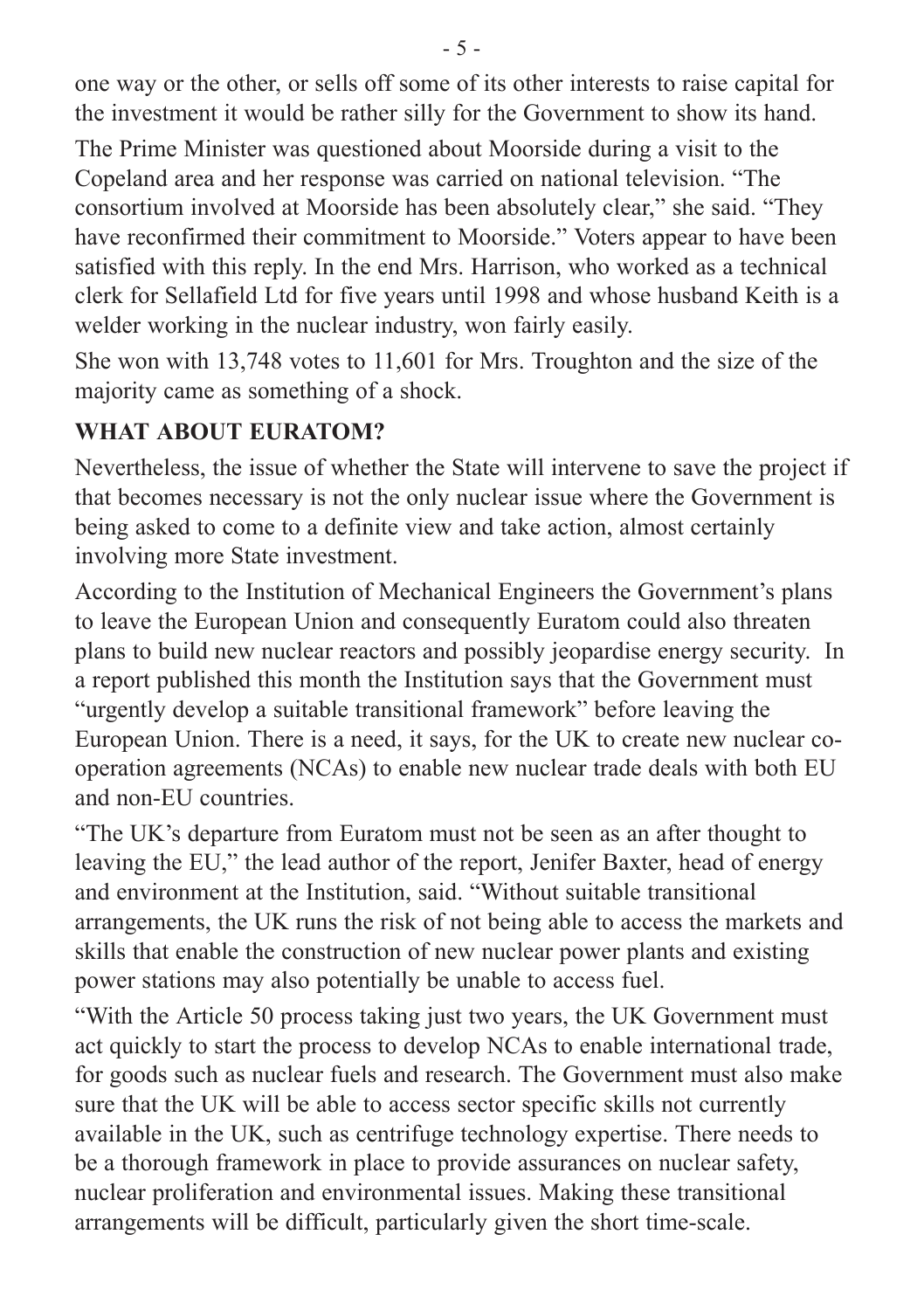"But if done correctly it could present the UK with opportunities to speed up the process of developing new nuclear power plants and reprocessing facilities, boost UK nuclear skills as well as open up the UK to more international trade deals."

For its part the UK Atomic Energy Authority (UKAEA) pointed out that membership of Euratom was a condition for Britain hosting what is currently the largest nuclear fusion experiment in the world. Based at Culham Centre for Nuclear Fusion Energy in Oxfordshire the Joint European Torus (JET) project involves some 350 scientists exploring the potential of fusion power, backed by funding from almost 40 countries in the EUROfusion consortium.

The UKAEA has said that leaving Euratom "has obvious implications," especially the continued operation of JET after 2018 and the UK's continued participation in the Iter project in France. The Iter fusion reactor will be JET's successor on the route to developing commercial fusion power.

Jo Johnson, the minister of state for universities, science, research and innovation, moved quickly to respond to the UKAEA's concerns. "The research done at the Culham Centre for Fusion Energy is rightly recognised as world class and it has driven UK leadership in fusion research and development for many years. The Government has no intention of compromising this decision following the decision to withdraw from the European Treaty," he said.

"Leaving Euratom is a result of the decision to leave the EU as they are uniquely legally joined. The UK supports Euratom and we value international collaboration in nuclear research and the UK's key role in these efforts. Maintaining and building on our world-leading fusion experience and securing alternative routes into the international fusion R&D projects such as the JET project at Culham and the Iter project in France will be a priority."

Government spending on civil nuclear R&D was also criticised by its own Nuclear Innovation and Advisory Board (NIRAB). Total funding in this area in the UK was around £217 million in 2015-16 but funding for research into advanced nuclear fission technologies was significantly lower than other major nuclear natures in the Organisation for Economic Co-operation and Development, NIRAB said.

Government expenditure for fission in 2015-16 was £95.7 million and for fusion £24.6 million. Total Government expenditure for nuclear R&D fell from £140 million in 2010-11 to £122 million in 2015-16. As already noted, in the fusion sector most funding is currently from the European Union and the remainder from the UK research councils.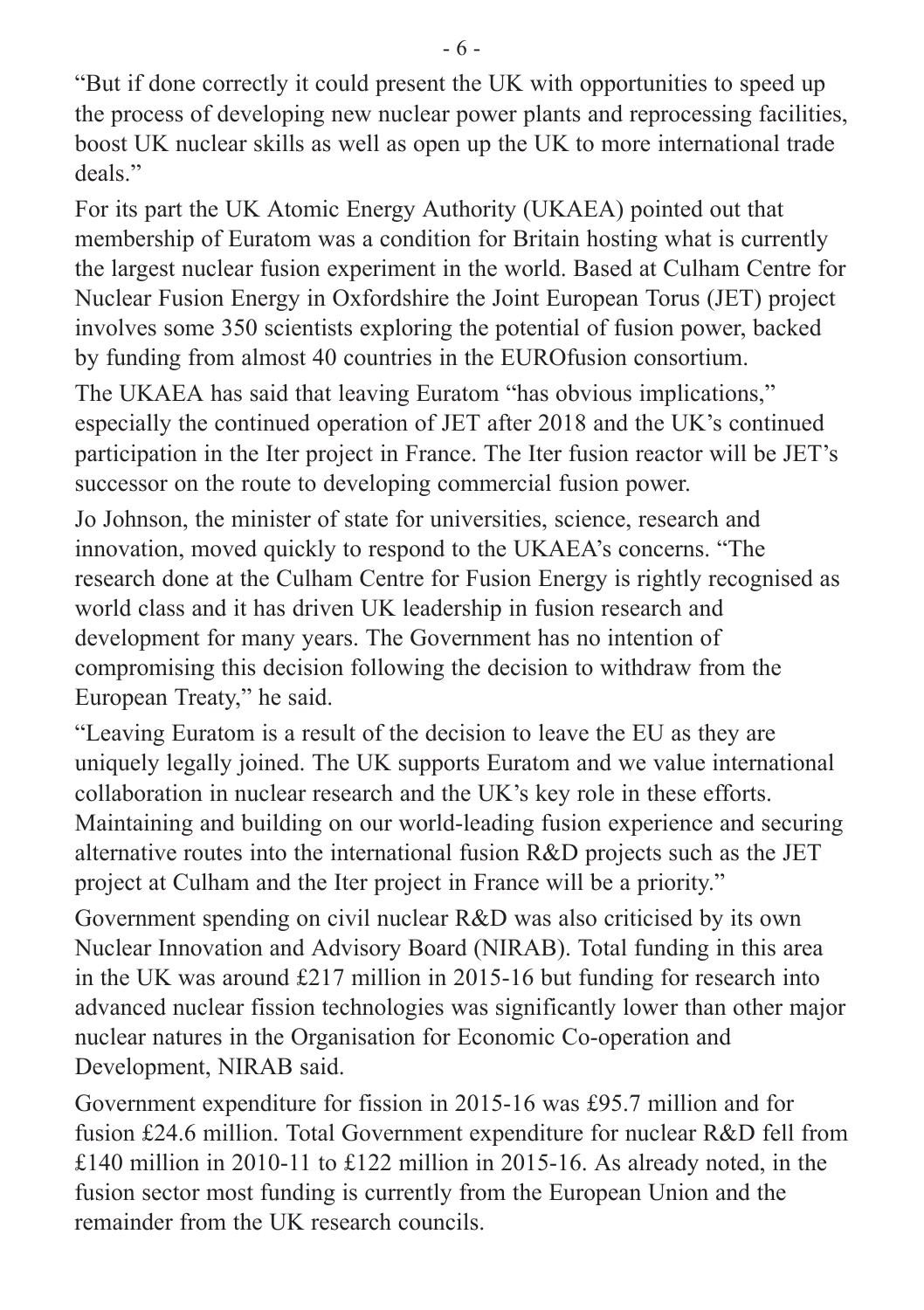The NIRAB review says there has been an increase of around 19% in the number of researchers engaged in civil nuclear research in the UK compared to the 2013 review and a 5% increase in the number of researchers in the UK's national laboratories. But in both the fusion and fission laboratories there has been a significant loss of more experienced staff - individuals with greater than 15 years experience.

#### **AND NUCLEAR R&D IN GENERAL**

The Government should also take an interest in the condition of the country's National Nuclear Laboratory (NNL), which cannot fulfil the role its name implies according to three expert witnesses who gave evidence at the House of Lords Science and Technology Committee's inquiry into priorities for nuclear research and technologies.

The three witnesses were Michael Bluck, director of the Centre for Nuclear Engineering at Imperial College London, Mike Tynan, chief executive office of the Nuclear Advanced Manufacturing Research Centre (AMRC) at the University of Sheffield and Grace Burke, director of Materials Performance Centre at Manchester University. They all came to the conclusion that NNL's role needed urgent attention.

NNL has been providing independent advice to the UK Government and working with other national laboratories around the world since 2008. It has also been providing research and development to support the nuclear fuel cycle and its major customers include the Nuclear Decommissioning Authority (NDA), Sellafield, Springfields, the Ministry of Defence, EDF Energy and the United Kingdom Atomic Energy Authority.

In his evidence to the committee Mr. Bluck pointed out that the contract work NNL does is principally for Sellafield Ltd. "If it is doing a good job in waste and decommissioning then maybe there's no particular reason to interfere because it may be a good system." he said. "But if this releases a paltry amount of cash based on that profit which it is only recently allowed to recirculate into research then plainly it's not fit for purpose as a national nuclear laboratory."

Mr. Tynan pointed out that Sellafield Ltd is funded by the NDA, which is funded by Government. "While NNL competes for work, there is certain work that only it can do," he said. "That adds some complexity to the situation and you could argue that Government is already funding a substantial part of it anyway." He also suggested to the committee's members that they should not forget the role played by the UKAEA, which did "fantastic work."